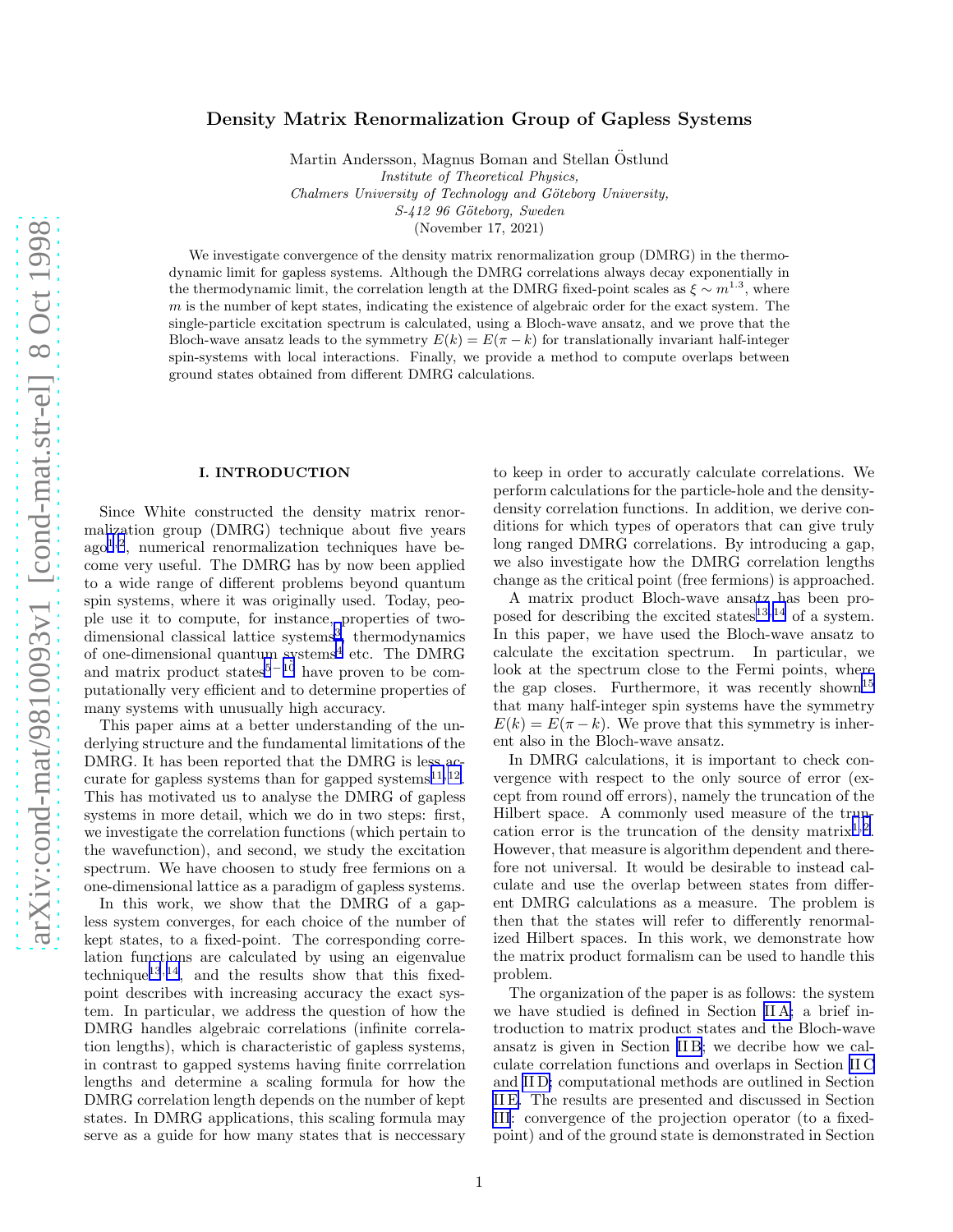<span id="page-1-0"></span>[III A](#page-3-0); correlation functions and the scaling formula are treated in Section [III B;](#page-4-0) Appendix [A](#page-7-0) contains an important result for the determination of correlation lengths in a fermionic system; conditions for true long range correlations are derived in Appendix [B;](#page-7-0) the excitation spectra is presented in Section [III C](#page-5-0) and a proof of the symmetry of the spectra is given in Appendix [C](#page-9-0). Finally, the results and conclusions are summerized in Section [IV.](#page-6-0)

### II. METHODOLOGY

#### A. Hamiltonian

We have studied a system of non-interacting spinless fermions on a one-dimensional lattice. The Hamiltonian is:

$$
H = -\frac{t}{2} \sum_{j=1}^{N} [c_j^{\dagger} c_{j+1} + \text{h.c.}] + \epsilon \sum_{j=1}^{N} (-1)^{j} c_j^{\dagger} c_j, \qquad (1)
$$

where N is the size of the lattice,  $c_j^{\dagger}$  creates a fermion on site j, and t is the hopping amplitude<sup>[16](#page-10-0)</sup> ( $t = 2$  throughout this work). We have added a staggered on-site potential  $\epsilon$  to the lattice since we want to compare DMRG of the gapless system ( $\epsilon = 0$ ) to that of gapped systems ( $\epsilon \neq 0$ ). The simple Hamiltonian gives us the advantage of having access to exact solutions when evaluating the DMRG. In the remaining part of this section, we will state exact results used in our analysis.

The Hamiltonian is particle-number conserving and is invariant under the transformation  $c_j \to (-1)^j c_{j+1}^{\dagger}$  for all  $\epsilon$ . In addition, when  $\epsilon = 0$ , the Hamiltonian has particlehole symmetry, i.e. it is invariant under the transformation

$$
c_j \to (-1)^j c_j^{\dagger}.
$$

We will only consider chains of length  $N = 4n + 2$  in order to have a unique ground state, which corresponds to a half filled system<sup>[17](#page-10-0)</sup>. The gap between the valence band and the conduction band at the Fermi points is  $2|\epsilon|$ . The correlation functions  $C(l)$  decay algebraically for the gapless system and exponentially for a gapped system. When  $\epsilon = 0$  we have

$$
C_{ph}(l) = \langle c_j^{\dagger} c_{j+l} \rangle = \frac{1}{\pi l} \sin \pi l/2, \qquad (2)
$$

and

$$
C_{dd}(l) = \langle n_j n_{j+l} \rangle - \langle n_j \rangle \langle n_{j+l} \rangle = -\frac{1}{\pi^2 l^2} \sin^2 \pi l/2 \quad (3)
$$

for the particle-hole and density-density correlation functions respectively, where  $n_j = c_j^{\dagger} c_j$ .

When  $\epsilon \neq 0$ , the correlation length for the ground state particle-hole correlation function can be calculated analytically<sup>[18](#page-10-0)</sup> to be

$$
\xi_{ph}(t,\epsilon) = \frac{1}{\ln\left[\epsilon/t + \sqrt{1 + (\epsilon/t)^2}\right]}.
$$
\n(4)

Similarly, the exact density-density correlation length is given by  $\xi_{dd} = \xi_{ph}/2$ .

Finally, we note that there is a well known connection to spin-systems. We associate a spin-1/2 with each site in the lattice and consider an occupied site as spin up and an empty site as spin down. Using the spin raising and lowering operators we may rewrite the Hamiltonian (after a Jordan-Wigner transformation) as

$$
H = -\frac{t}{2} \sum_{j=1}^{N} [S_j^+ S_{j+1}^- + \text{h.c.}] + \epsilon \sum_{j=1}^{N} (-1)^j (S_j^z + 1/2)
$$
  
= 
$$
-t \sum_{j=1}^{N} [S_j^x S_{j+1}^x + S_j^y S_{j+1}^y] + \epsilon \sum_{j=1}^{N} (-1)^j S_j^z,
$$
 (5)

where as usual  $S^{\pm} = S^x \pm iS^y$ . The number operator  $n_j$ in fermionic terminology is identified as  $S_j^z + 1/2$  in the spin terminology.

#### B. Matrix Product States

We refer to previous work<sup>[13](#page-10-0),[14](#page-10-0)</sup> for a derivation of the ansatz and for details concerning the calculations in this section. A general matrix product state takes the form

$$
|Q)_N = \sum_{\{s_j\}} tr\big[QA[s_N]\cdots A[s_1]\big]|s_N\cdots s_1\rangle, \qquad (6)
$$

where  $Q$  is an  $m \times m$  matrix containing the boundary conditions on the chain,  $A[s]$  is an  $m \times m$  projection matrix obtained either from a DMRG calculation or variationally, and  $s_i$  is the quantum number associated with site  $j$ . The projection matrix  $A$  contains the information about which states to keep when the lattice is augmented with one site. The number of degrees of freedom in A is reduced by preservation of orthonormal bases:  $\sum_{s} A[s] A^{\dagger}[s] = \mathbb{1}_m$ . Further reduction of the number of free parameters is possible by exploiting symmetries of the system. In our variational calculations we have used particle-hole symmetry and conservation of the number of particles. Generally, the projection matrix  $A[s]$  is built up from states that form irreducible representations of the symmetry group of the Hamiltonian.

In terms of the spin Hamiltonian Eq. (5), each factor  $A[s]$  in Eq. (6) adds a spin-1/2, hence taking a halfinteger (hi) total spin into an integer (i) total spin and vice versa. This implies that we can define our projection matrix A with an off-diagonal block structure

$$
A[s] = \begin{pmatrix} 0 & A_{\text{hi}\to 1}[s] \\ A_{\text{i}\to \text{hi}}[s] & 0 \end{pmatrix}.
$$
 (7)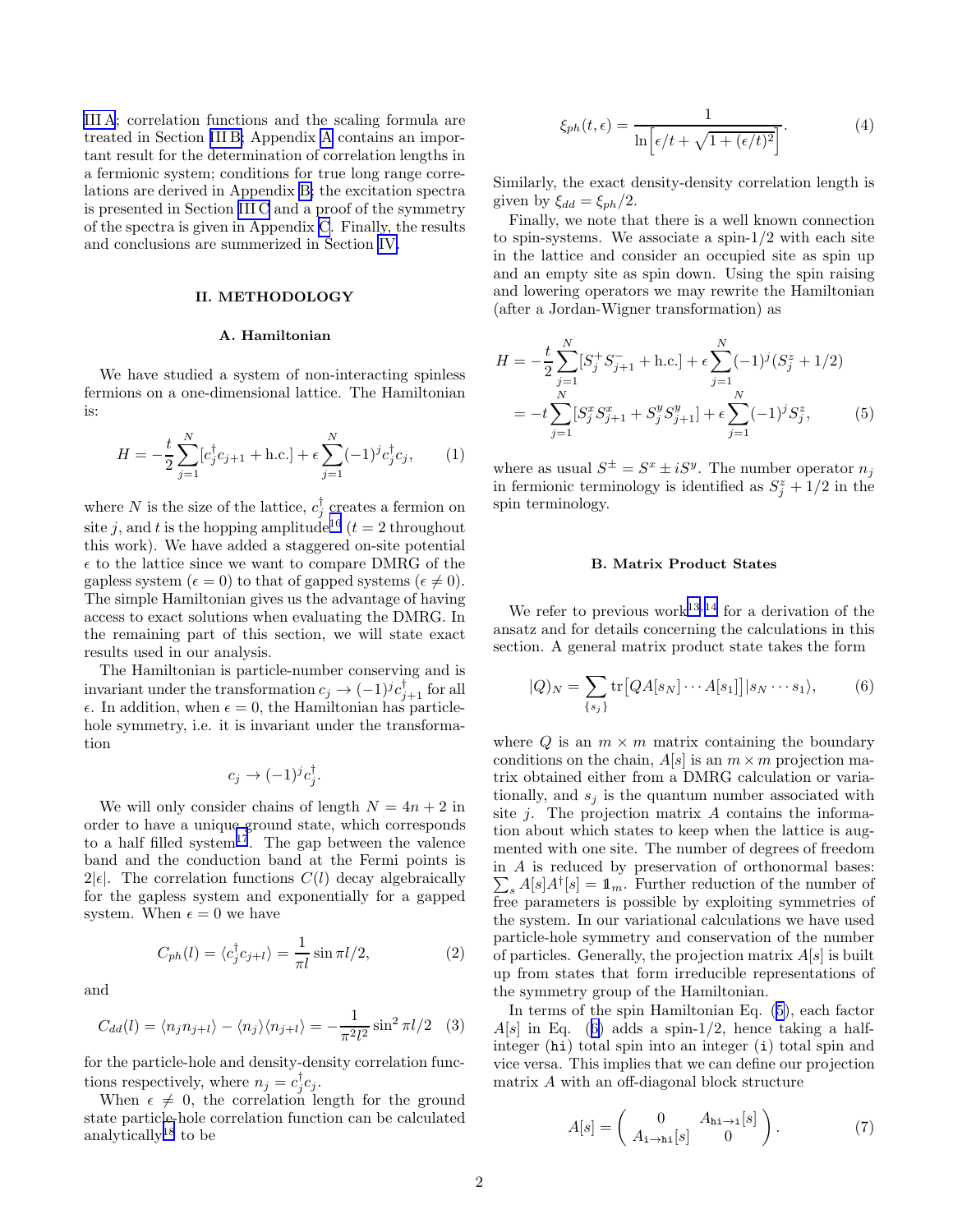<span id="page-2-0"></span>It is convenient to introduce the following mapping, denoted  $\hat{\ }$ , from a local  $s \times s$  matrix M to an  $m^2 \times m^2$ matrix  $\widehat{M}$ :

$$
\widehat{M} = \sum_{s',s} M_{s',s} A^*[s'] \otimes A[s]. \tag{8}
$$

Just using the block structure of  $A[s]$ , one can show<sup>[19](#page-10-0)</sup> that the eigenvalues of an operator  $\hat{M}$  appear in pairs  $\pm \lambda$ . We will frequently interpret the eigenvectors of M (of length  $m^2$ ) as matrices of size  $m \times m$ .

The matrix  $\hat{1}$ , i.e. the  $\hat{}$ -image of the identity matrix, plays an important role in the theory. Since  $\overline{1}$  is guaranteed to have an eigenvalue 1, due to the orthonormalization condition, there also exists an eigenvalue  $-1$ . The block structure of the projection matrix also implies that there may occur eigenvalues due to mixing of the integer and half-integer representations. However, these eigenvalues are spurious (unphysical), in the sense that they do not affect the correlation functions, and can be removed simply by working with two different A matrices formed of the two off-diagonal blocks in Eq. [\(7](#page-1-0)). For this reason we leave these spurious eigenvalues aside in the subsequent discussion.

For a translationally invariant system Eq.([6\)](#page-1-0) can be generalized to a Bloch-wave ansatz:

$$
|Q,k\rangle_N = \sum_{\substack{j,\{s\} \\ \times \{s_N \cdots s_1\},}} e^{ijk} \text{tr}[A[s_N] \cdots A[s_{j+1}] Q \cdots A[s_1]]
$$
\n
$$
\langle s_N \cdots s_1 \rangle,
$$
\n(9)

where  $k$  is the momentum.

The ground state of our model is translationally invari-ant.This implies that the matrix  $Q$  in Eq. ([6\)](#page-1-0) should satisfy  $[Q, A[s]] = 0$  for all s, or equivalently, Q must be a generalized right eigenvector<sup>[20](#page-10-0)</sup> of  $\hat{1}$  with corresponding eigenvalue 1 (provided that this eigenvalue is nondegenerate). This means that  $Q \sim 1<sub>m</sub>$  and hence our ground state ansatz takes the form,

$$
|1\rangle_N = \sum_{\{s_j\}} \text{tr}\big[A[s_N] \cdots A[s_1]\big]|s_N \cdots s_1\rangle. \tag{10}
$$

Note that if we use a different sign convention in the  $Hamiltonian<sup>16</sup>$  $Hamiltonian<sup>16</sup>$  $Hamiltonian<sup>16</sup>$ , the ground state would have momentum  $\pi$  and hence we would have to choose a Q that anticommutes with  $A[s]$ ,  $\{Q, A[s]\} = 0$  for all s. From this it follows that we must choose  $Q$  as the generalized (right) eigenvector corresponding to the eigenvalue  $-1$  of 1. Let us denote this generalized eigenvector by  $R$  for future purposes. This indicates that  $R$  is associated with momentum  $\pi$ . Further evidence for this is given in connection to the discussion of the single particle excitation spectrum, see Section [III C](#page-5-0).

# C. Correlation functions

Suppose we want to compute the ground state correlation function  $C(l)$  between two local operators  $M_j^1$  and  $M_{j+l}^2$  acting on sites j and  $j+l$  respectively. Since we are working with a fermionic model it is necessary to distinguish between local operators depending on whether they commute or anticommute on different sites. We refer to these operators as bosonic and fermionic respectively. For example, the density-density correlation is expressed in terms of two bosonic operators, while the particle-hole correlation is expressed in terms of two fermionic operators. We will use the superscripts  $B$  and  $F$  to denote bosonic and fermionic operators respectively. For bosonic operators the correlation function is given by

$$
C(l) = \langle M_j^{B_1} M_{j+l}^{B_2} \rangle = (1|1)^{-1} \text{tr} \left[ \widehat{M^{B_1}} \widehat{1}^{l-1} \widehat{M^{B_2}} \widehat{1}^{N-l-1} \right].
$$
\n(11)

If we instead are interested in a correlation function between fermionic operators, we have to keep track of the number of fermions between the sites j and  $j + l$  in order to get the phases correct. Defining  $F$  as a diagonal matrix with diagonal elements  $(-1, 1)$ , we find the expression to be

$$
C(l) = \langle M_j^{F_1} M_{j+l}^{F_2} \rangle = (1|1)^{-1} \text{tr} \left[ \widehat{M^{F_1}} \widehat{F}^{l-1} \widehat{M^{F_2}} \widehat{1}^{N-l-1} \right]. \tag{12}
$$

Eqs.  $(11)$  and  $(12)$  imply<sup>[14](#page-10-0)</sup> that in general a correlation function takes the analytical form

$$
C(l) = \sum_{i=1}^{m^2} \alpha_i \text{sgn}\lambda_i^l \exp[-l/\xi_i],\tag{13}
$$

where  $\xi_i = -1/\ln |\lambda_i|$ , and  $\lambda_i$  are the eigenvalues of 1 or F, depending on the statistics of the operators. The  $\alpha_i$ 's are coefficients that depend on the operators in the correlation function. Thus, the eigenvalues of  $\lambda_i$  determine the possible correlation lengths in the system and it is therefore important to investigate the spectrum of  $\hat{1}$  and  $\hat{F}$ . Eigenvalues that fulfill  $|\lambda_i| = 1$  can potentially give rise to true long-range order. Due to normalization,  $\hat{1}$  is guaranteed to have eigenvalues  $\pm 1$ , which potentially could give long-range order in the bosonic correlation functions. In [A](#page-7-0)ppendix A we show that the spectrum of  $\widehat{F}$  differs from that of  $\hat{1}$  only by a factor *i*. Hence, fermionic and bosonic operatorss have the same set of possible correlation lengths, which means that  $\widehat{F}$  has eigenvalues  $\pm i$ and these can give rise to true long-range order in the fermionic correlation functions. Finally, we note that negative and imaginary eigenvalues correspond to oscillating correlation functions.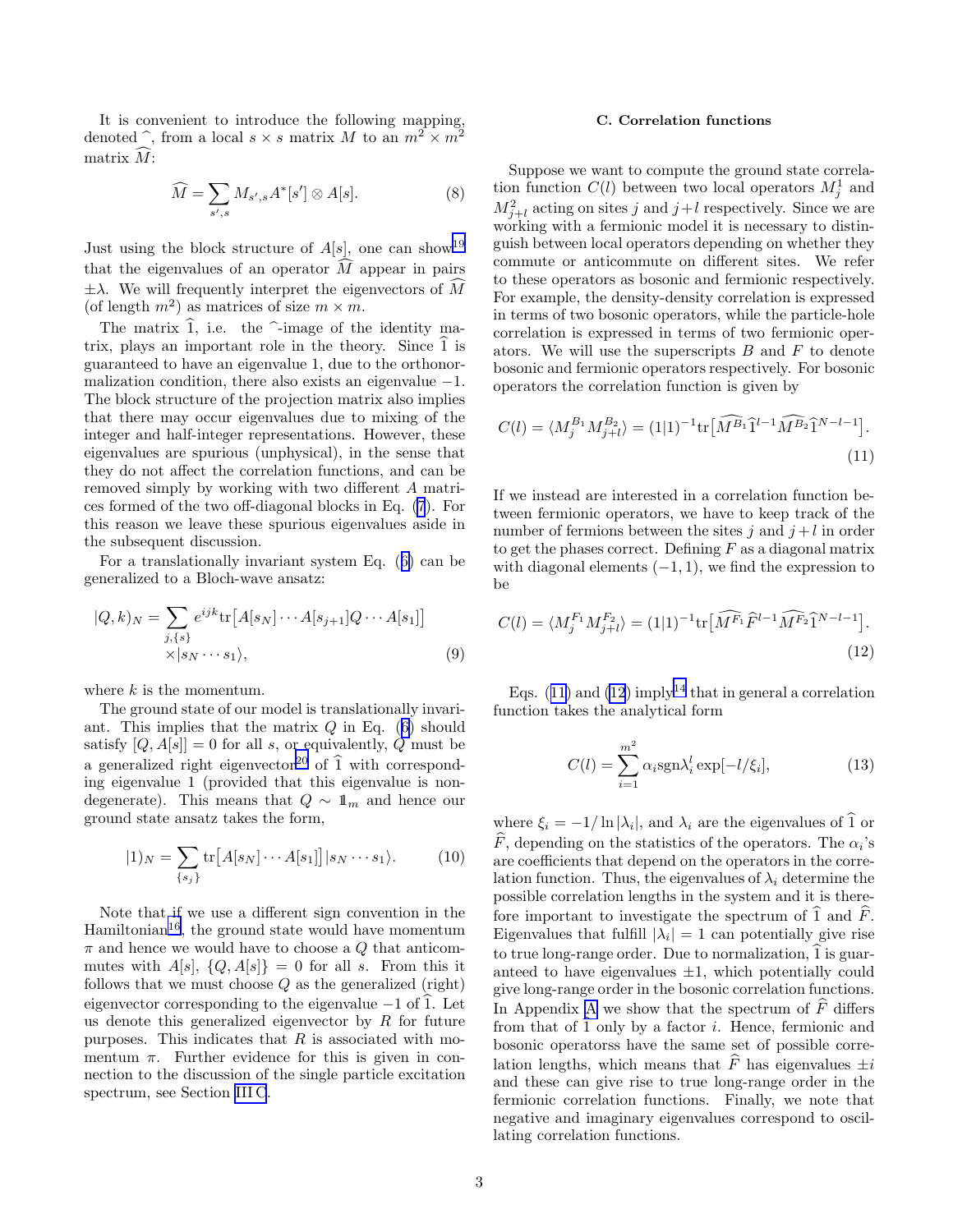# D. Overlap of DMRG states

<span id="page-3-0"></span>Suppose we perform two different DMRG calculations, keeping  $m_1$  and  $m_2$  states respectively. The overlap  $N(1_{m_1}|1_{m_2})_N$ , where  $|1_{m_2})_N$  is the normalized ground state obtained by keeping  $m_2$  states etc., can be computed as follows,

$$
N(1_{m_1}|1_{m_2})_N = \text{tr}\big[\widehat{1}_{m_1,m_2}^N\big],\tag{14}
$$

where we have defined the mixed  $(m_1m_2) \times (m_1m_2)$  matrix  $\mathbf{1}_{m_1,m_2}$  as

$$
\widehat{1}_{m_1,m_2} = \sum_{s} A_{m_1}^*[s] \otimes A_{m_2}[s]. \tag{15}
$$

Note that this overlap would be difficult to compute without the matrix product formalism since we have no mapping between the different basis states of the two DMRG calculations due to renormalization. In contrast, all matrix product states are formulated in terms of the fixed  $\{|s_N \cdots s_1 \rangle\}$  basis (rather than renormalized basis sets), with the projection matrix just providing the amplitudes.

Using Eq. (14) we find that the overlap decays exponentially as  $\lambda^N$ , where  $\lambda$  is the (in absolute value) leading eigenvalue of  $1_{m_1,m_2}$ .

The overlap between DMRG states for different number of kept states gives a measure of the gain in accuracy obtained by increasing the number of kept states. We consider this measure to be more universal and relevant than the usual measure used, namely the truncation of the density matrix,  $1 - \text{tr}\rho_e$ , where  $\rho_e$  is the truncated density matrix. The old measure is algorithm-dependent and can, for instance, be made equal to  $zero^2$  $zero^2$ , despite the fact that an exact calculation is not p erformed, simply by using a superblock configuration  $\mathbf{B} \left[ \bullet \right]$  B<sup>r</sup> .

### E. Computational methods

Due to the large dimensions of  $1_{m_1,m_2}$ , namely  $(m_1m_2) \times (m_1m_2)$ , it becomes necessary to use iterative eigenvalue routines that require no explicit construction or storage of  $1_{m_1,m_2}$ . Moreover,  $1_{m_1,m_2}$  is non-symmetric. We have used the Arnoldi algorithm<sup>[21](#page-10-0)</sup> to handle these problems.

Furthermore, the computations become much more efficient if we rewrite the operation of  $1_{m_1,m_2}$  on an  $(m_1m_2)$ vector  $v$  as a matrix product with  $v$  interpreted as an  $m_1 \times m_2$  matrix:

$$
\widehat{1}_{m_1,m_2}v = \sum_{s} A_{m_1}^*[s]v A_{m_2}^T[s].
$$

In this way we only need to operate with  $m_1 \times m_2$  matrices, and the eigenvalues of  $1_{m_1,m_2}$  can easily be obtained.

In order to calculate the projection operators  $A[s]$ , we have performed standard DMRG calculations by using a superblock of the form:



the infinite lattice algorithm, and by adding a single site per iteration to each block. When we have an on-site potential  $\epsilon$  present in the problem we have to keep four projection matrices in order to completely describe the system, see Fig. 1. From these four matrices we form two projection operators  $A^+$  and  $A^-$  taking us from positive to negative on-site potential and vice versa. Explicitly:

$$
A^{\pm}[s] = \begin{pmatrix} 0 & A_1^{\pm}[s] \\ A_2^{\pm}[s] & 0 \end{pmatrix}.
$$



FIG. 1. The figure shows the four projection matrices needed to describe the system. Filled discs denote sites with positive on-site potential and circles denote sites with negative on-site potential, hi denotes half-integer representations and i denotes integer representations. Andersson et. al.

In each DMRG iteration we update either the  $hi \rightarrow i$ or the  $\mathtt{i}\to\mathtt{hi}$  matrices.

## III. RESULTS AND DISCUSSION

## A. Convergence of the DMRG

In this section we will discuss the convergence of the DMRG. First, we demonstrate that the DMRG projection operator of the critical system converges to a fixedpoint, and thus, justifying the matrix product ansatz when studying the thermodynamic limit of the DMRG. Second, we check the convergence of the ground state with respect to the number of kept states by using the overlap measure.

The fundamental assumption of the matrix product approach is that the projection matrix converges to a fixed-point with respect to N, i.e.  $\lim_{N\to\infty} A_N[s] = A[s]$ . In order to show this, we define the matrix norm  $\|\cdot\|_{max}$ via,

$$
||A||_{max} = \max_{i,j,s} |A_{i,j}[s]|.
$$
 (16)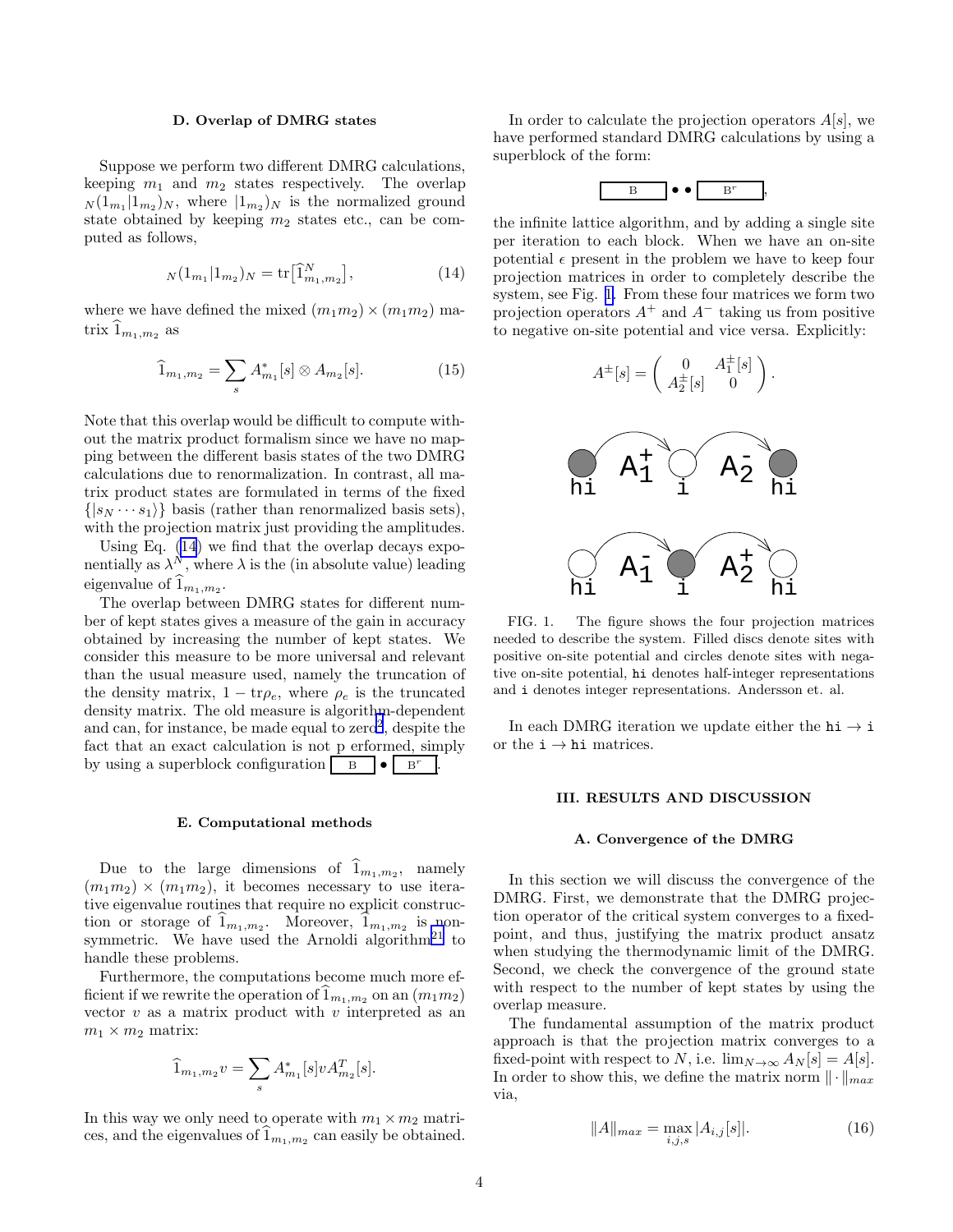<span id="page-4-0"></span>In addition, we make a consistent enumeration (with respect to quantum numbers) and use a fixed sign convention of the states in the system blocks. It is then easy to study the convergence of the projection operator by measuring the quantity  $r(N) = (||A_{N+1} - A_N||_{max} +$  $||A_N - A_{N-1}||_{max}$ /2, where N is the number of DMRG iterations. In Fig. 2 we have shown results from such calculations. From the figure we see that the convergence of the projection operator seems to be exponential with respect to the number of DMRG iterations and that the convergence rate decreases when the number of kept states is increased. We have also found that the ground state energy per site converges much faster than the projection matrices and is therefore not a good indicator on whether or not a fixed-point has been reached.



FIG. 2. The norm  $r(N)$  is shown as a function of the number of DMRG iterations, N, for the gapless case. It is clear from the figure that the DMRG projection operator converges with respect to  $N$ . Furthermore, the convergence seems to be exponential with respect to  $N$ . The peaks in the  $(36, 32)$  curve indicate that either the DMRG has changed the states kept in the Hilbert space basis or our sign-fixing procedure of the states has failed. The notation  $(m_1, m_2)$  means  $m_1$  states in the integer representation and  $m_2$  states in the half-integer representation.

| $(m_1, m_2)$ | (4.6)   | (12,12)                             | (21,20)           | (36,32)  |
|--------------|---------|-------------------------------------|-------------------|----------|
| (4,6)        | 0       | 0.00231                             | $0.00328$ 0.00381 |          |
| (12,12)      | 0.00231 | $\theta$                            | 0.000277 0.000644 |          |
| (21,20)      |         | 0.00328 0.000277                    | $\cup$            | 0.000134 |
| (36,32)      |         | $\,0.00381\,\,0.000644\,\,0.000134$ |                   |          |

TABLE I. Leading eigenvalues  $1 - \lambda$ , govering the overlap between different DMRG ground state wavefunctions. The notation  $(m_1, m_2)$  means  $m_1$  states in the integer representation and  $m_2$  states in the half-integer representation.

In Table. I we have presented the eigenvalues that govern the overlap in the thermodynamic limit between ground states obtained by keeping different numbers of states. We have chosen to write out  $1 - \lambda$  instead of  $\lambda$ since this gives a more direct measure of the error.

# B. The spectrum of  $\widehat{1}$  and correlation lengths

Since the DMRG projection operator converges to a fixed-point, the correlation functions of the DMRG in the thermodynamic limit are given by Eq. [\(13](#page-2-0)) and the correlation lengths are determined by the eigenvalues of  $\widehat{1}$  (the correlation lengths obtained from  $\widehat{F}$  are identical). An analysis of the spectrum of  $\widehat{1}$  is therefore pivotal.

We have found that the eigenvalues  $\pm 1$  are nondegenerate, and that all the other eigenvalues fulfill  $|\lambda|$  < 1. Only the eigenvalues  $\pm 1$  can give rise to infinite correlations lengths. However, it turns out that that the density-density and the particle-hole operators are orthogonal to the corresponding eigenvectors, and hence the correlation lengths will be determined by other eigenvalues.

An interesting question is which local operators M that potentially can give true long-range order in the correlation functions Eqs.([11\)](#page-2-0) and [\(12](#page-2-0)). We show in Appendix [B](#page-7-0) that true long-range order for bosonic operators is not possible if  $tr[M^B] = 0$ . For fermionic operators we find that true long-range order is not possible for off-diagonal operators. This explains why there is no true long-range order in the density-density and particle-hole correlation functions. The proof exploits that the Hamiltonian conserves the number of particles and that it is particlehole symmetric. If we break the particle-hole symmetry, we are only guaranteed that the particle-hole correlation function can not be truly long-ranged.

Thus, the DMRG will approximate infinite correlation lengths by finite, and it is interesting to investigate how the DMRG correlation lengths depend on the number of kept states and on the gap of the system.

First of all we need to identify the leading eigenvalues of  $\widehat{F}$  and  $\widehat{1}$  govering the particle-hole and density-density correlations respectively. These eigenvalues can be identified either by a matrix product calculation of the respective correlation function, or by measuring the correlation length directly in the DMRG calculation. Degeneracies in the spectrum are also instrumental in identifying the leading eigenvalue. For instance, if we want to compute the particle-hole correlation function, we expect this correlation to couple to an eigenvalue that is two-fold degenerate since the hole-particle correlation function has an equal correlation length. The density-density correlation function, on the other hand, will couple to a nondegenerate eigenvalue since there is no symmetry related correlation function that demand an equal eigenvalue.

Using the analytical result for the correlation length givenby Eq. ([4\)](#page-1-0) together with  $\lambda = \exp[-1/\xi]$ , we find that the exact expression for the eigenvalue dominating the particle-hole correlation is: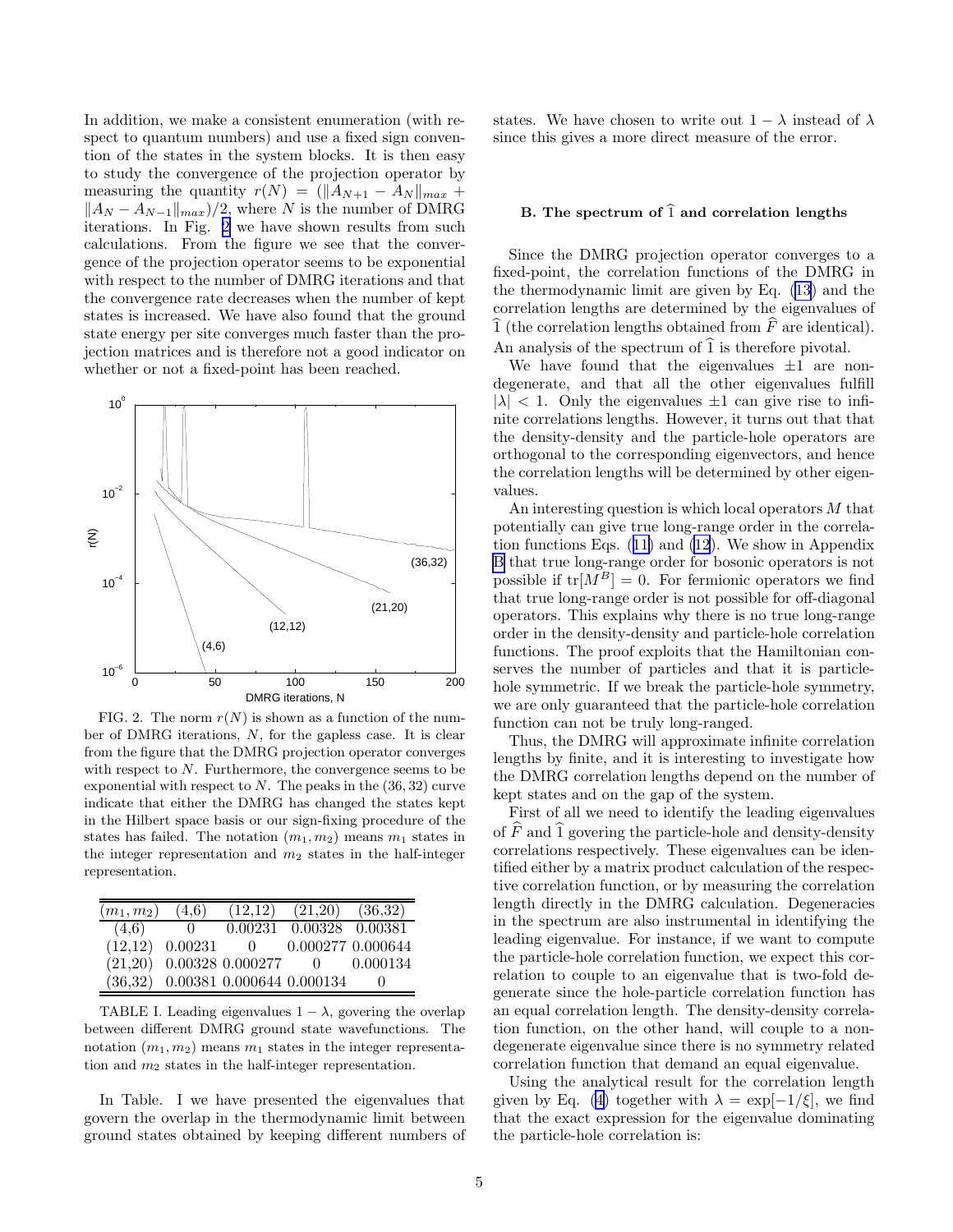$$
\lambda_{ph}^*(t,\epsilon) = \sqrt{1 + \frac{\epsilon^2}{t^2}} - \frac{\epsilon}{t}.\tag{17}
$$

<span id="page-5-0"></span>The  $*$  is used to indicate that this is an exact value. The expression will be used as a reference when we evaluate our numerical data.



FIG. 3. The eigenvalues of  $\widehat{F}$  govering the particle-hole correlation length versus  $\epsilon$  for different numbers of kept states. The solid line corresponds to the exact result from Eq. (17) From the bottom to the top, the point sets correspond to the following numbers of kept states:  $(4, 6), (12, 12), (21, 20), (36, 32).$  Due to numerical problems, we can not continue the set with  $m_1$  or  $m_2 > 12$  to larger  $\epsilon$ values.



FIG. 4. Convergence of the eigenvalue  $\lambda$  of  $\widehat{F}$  govering the particle-hole correlation length. In the figure we show  $1 - |\lambda|$ versus the number of kept states,  $m = m_1 + m_2$ , in the gapless  $(\epsilon = 0)$  case.

In Fig. 3 our results for the particle-hole correlation length are shown. It is clear that as we increase the

number of kept states in our truncated Hilbert space, the accuracy of the correlation length increases. For the case  $\epsilon = 0$  we see that the eigenvalue  $|\lambda_{ph}|$  approaches the exact value 1, i.e. an infinite correlation length, as the number of states is increased. The convergence of  $|\lambda_{ph}|$  towards 1 is more clearly seen in Fig. 4, where we consider the gapless case and plot  $1 - |\lambda_{ph}|$  versus the number of kept states,  $m = m_1 + m_2$ . Thus, we conclude that the DMRG gives exponentially decaying correlation functions in the gapless case, but as the number of states is increased the correlation length grows towards infinity.

We can actually make this conclusion more quantitative. As is seen in Fig. 4, the eigenvalue  $|\lambda_{ph}|$  behaves as  $|\lambda_{ph}| \simeq 1 - km^{-\beta}$ . Thus the correlation length behaves as

$$
\xi_{ph} \simeq -\frac{1}{\ln|1 - km^{-\beta}|} \simeq \frac{1}{k} m^{\beta}.
$$
 (18)

That is, the correlation length scales as a power of m. We find the exponent  $\beta \simeq 1.3$  and  $k \simeq 0.45$ . The densitydensity correlation function gives similar results.

In any realistic DMRG computation, the correlation function will be given by a sum of a finite (even if large) number of exponentially decaying functions according to Eq. [\(13](#page-2-0)). Keeping only a few states, we have seen that the correlation function approximates the true power-law  $(Eq. (2))$  $(Eq. (2))$  $(Eq. (2))$  $(Eq. (2))$  $(Eq. (2))$  for short correlations, but as we increase l we eventually end up with an exponential decay. Increasing the number of kept states will make the correlation function look like a power-law for rather large  $l$ , but in the end, when  $l \to \infty$ , it will always behave as an exponentially decaying function with correlation length given by Eq. (18).

#### C. The single-particle excitation spectrum

In order to study the single particle excitation spectrum, we have used the Bloch-wave ansatz of Eq. [\(9](#page-2-0)) and the pole-expansion technique<sup>[14](#page-10-0)</sup> to calculate the spectrum. The result is shown in Fig. [5.](#page-6-0) The curve shows a pair of excitations corresponding to a single particle/hole (or spin  $S^z = \pm 1$ ). We can see that the dispersion relation obtained from the Bloch-wave ansatz is in good agreement with the exact dispersion  $E(k) = \sin k$ , except close to the Fermi points, where the gap closes. Instead of having a linear form, the calculated dispersion relation has the form  $E(k) \simeq \Delta_0 + v_0^2 k^2$  close to  $k = 0$ . Furthermore, our excitations have negative energies close to the Fermi points, a consequence of a defect ground state. Such a negative energy gap was also found<sup>[13](#page-10-0)</sup> to appear for the biquadratic spin-1 chain somewhere between the Heisenberg point and the Takhtajan-Babujian point. We have investigated how the size of this negative energy gap depends on the number of kept states in the truncated Hilbert space. These calculations are computationally demanding and also sensitive to numerical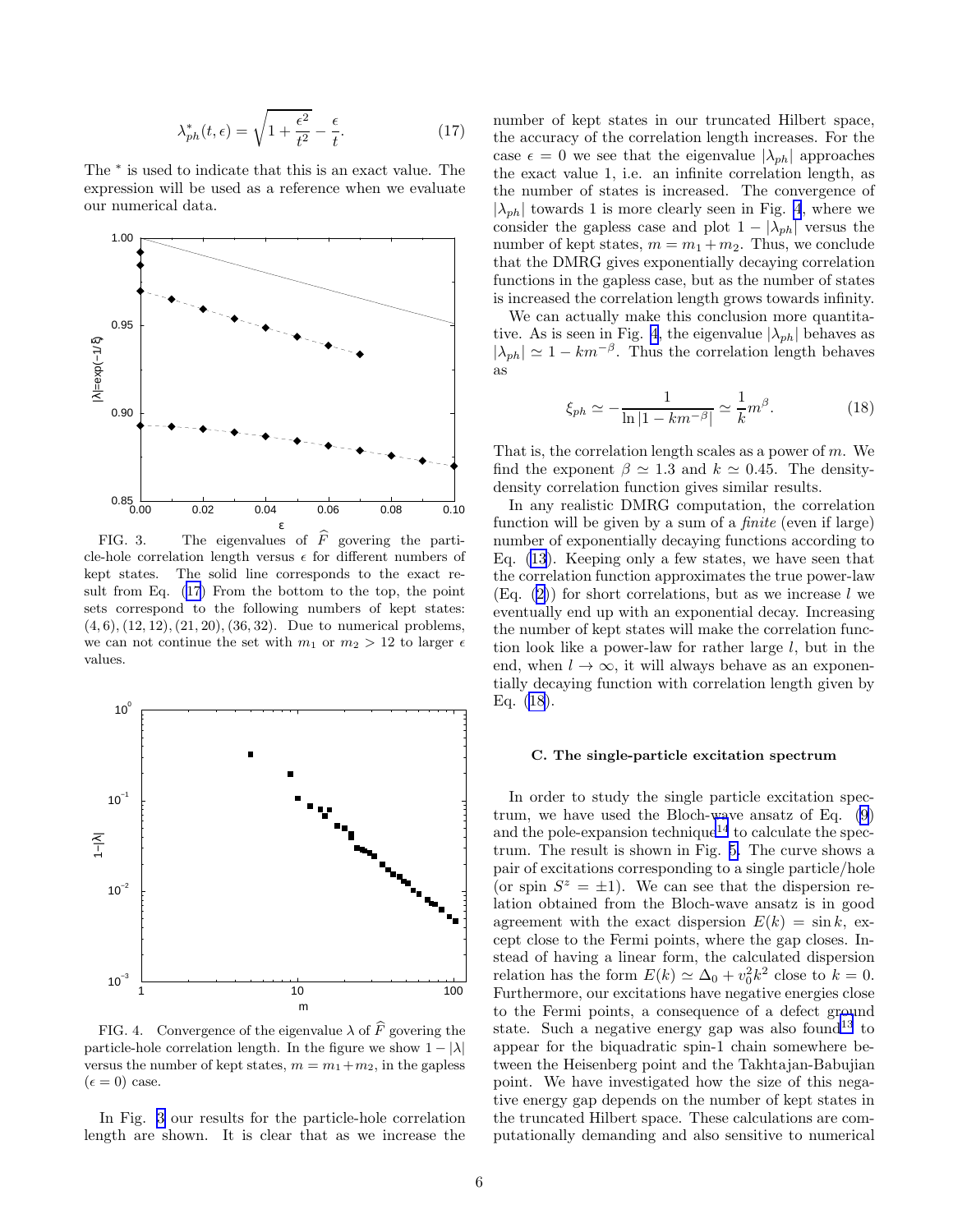<span id="page-6-0"></span>errors. However, the results we have indicate that the size of the negative energy gap decreases as the number of states is increased, but the numerical control was poor for  $m_1 + m_2 > 12$ .

A possible explanation of this defect ground state could be that the DMRG has an instability of some sort. We have investigated whether the DMRG at  $\epsilon = 0$  is unstable against breaking the translational symmetry of ground state by starting the DMRG calculation with a non-zero staggered on-site potential and then, after about 20 iterations, turning the potential off. We then let the projection operator converge and compare it with the projection operator obtained by a DMRG calculation with the on-site potential turned off all the time. However, the two converge to the same limit (within the numerical accuracy) with only one exception. If we keep 3 states in the integer representation and 6 states in the half-integer representation, we find that the DMRG is actually unstable and we obtain an energetically more favorable state by breaking the translational symmetry. However, it is sufficient to add a single state in the integer representation in order to remove this instability. In addition, we have also performed variational calculations allowing for a ground state with periodicity two, but the energetically lowest state turns out to be translationally invariant. Thus, it seems like the DMRG is stable against forming a ground state which is not translationally invariant.



FIG. 5. Single particle energy dispersion relation  $E(k)$ . The Bloch-wave result deviates from the exact result only close to the Fermi points.  $(m_1, m_2) = (4, 4)$ .

There is an interesting symmetry concerning the dispersion relation in Fig. 5. We find that the dispersion relation has the symmetry  $E(\pi - k) = E(k)$  in the thermodynamic limit. This is in fact a consequence of the block structure of  $A[s]$ , and should therefore be a characteristic feature of many half-integer spin systems. To prove this we use the R matrix to explicitly construct a Bloch state of momentum  $k + \pi$  from a state of momentum  $k$  and show that these two states have equal energy.

Thus, we have shown that  $E(k) = E(k+\pi)$ , but this also proves that  $E(k) = E(\pi - k)$  since we have the sequence of mappings:

$$
E(k) \xrightarrow{\mathcal{P}} E(-k) \xrightarrow{R} E(\pi - k), \tag{19}
$$

where  $P$  is a parity transformation, an exact symmetry of our model. The details of the proof can be found in Appendix [C.](#page-9-0) This symmetry is true in general for translationally invariant half-integer spin systems with local interactions. As a test, we have checked numerically that it is true also for the isotropic antiferromagnetic spin-1/2 Heisenberg chain. Furthermore, calculations on the spin-1 chain, as expected, lack this symmetry. The symmetry has recently been studied on more general grounds by Kladko[15](#page-10-0), without any reference to the Bloch-wave ansatz. Similarly to our proof for the Bloch-wave ansatz, Kladko explicitly constructs a state with momentum  $k+\pi$ from a state with momentum  $k$  and then shows that these states have equal energy.

#### IV. CONCLUSIONS

We have investigated fundamental properties of the DMRG when applied to a gapless system of free fermions. We find that the DMRG projection operator converges to a fixed-point. This convergence means that states of a matrix-product form are identical to the DMRG states in the thermodynamic limit. By using the matrixproduct formalism, we have found that DMRG calculations give qualitatively wrong particle-hole and densitydensity correlation functions: the DMRG correlations decay exponentially, while the true correlations decay algebraically. However, for short distances, the DMRG correlation function agrees with the exact result. The finite correlation length of the DMRG particle-hole correlation function scales as  $\xi \sim m^{1.3}$ , where m is the number of kept states. In addition, we have derived conditions for whether a general operator potentially can give rise to truly long range correlations or not. These conditions are found to be determined by symmetries of the Hamiltonian.

We have demonstrated that the matrix product formalism can be used to calculate overlaps between differently renormalized states. This makes it possible to directly compare states obtained from DMRG calculations, using different numbers of kept states. We propose this overlap as a criterion of convergence of DMRG states.

From the matrix-product ansatz we obtain accurate values for the ground state energy. Furthermore, using a Bloch-wave ansatz, we find a dispersion relation for the excitations that is close to the exact result. Despite this, close to the Fermi points, where the gap closes, our excitations have negative energies, indicating that the ground state is defect. We have not yet been able to trace the origin of these negative energy excitations, although our calculations indicate that the magnitude of this negative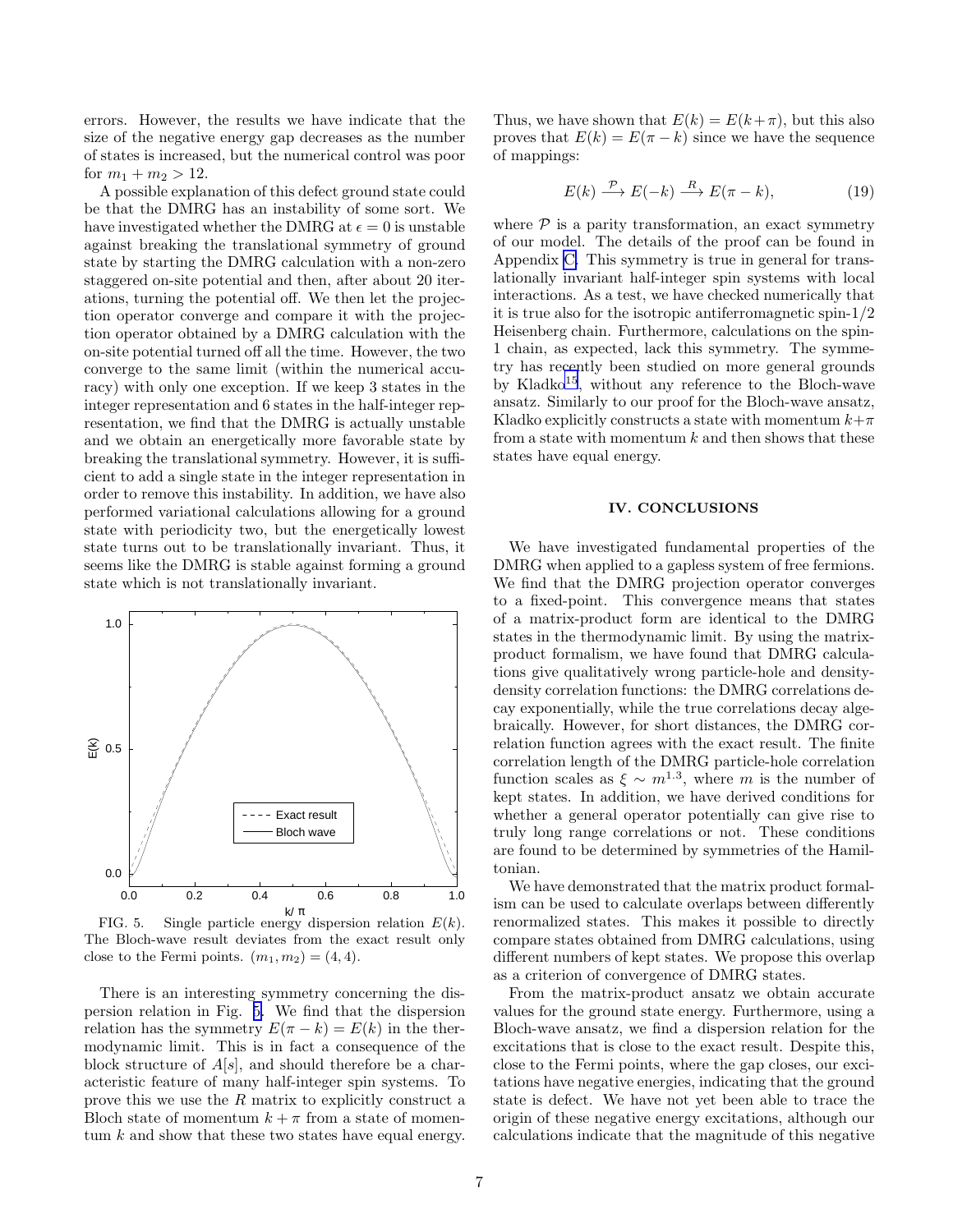<span id="page-7-0"></span>energy gap decreases as the number of kept states is increased. In addition, we have shown that the Bloch-wave ansatz for the excitation spectrum exhibits the symmetry  $E(k) = E(\pi - k)$  for translationally invariant half-integer spin systems with local interactions.

#### ACKNOWLEDGMENTS

The authors would like to thank Stefan Rommer for fruitful discussions. We acknowledge the support of the Swedish Research Council for Engineering Sciences (TFR) and the Swedish Natural Science Research Council (NFR).

# APPENDIX A: SPECTRUM OF  $\widehat{F}$

Since  $\widehat{F}$  determines the possible correlation lengths of fermionic operators, it is important to understand the eigenvalue spectrum of this operator. We will in this appendix show that the eigenvalues of  $\widehat{F}$  are related to those of  $\hat{1}$  by a factor i. That is,  $\lambda_F = i\lambda_1$ . To show this, we will start by constructing an eigenvector of  $\widehat{F}$  with eigenvalue  $i$ . This construction is similar to the one used by Román *et.*  $al^{22}$  $al^{22}$  $al^{22}$ . Using  $F[s, s'] = \delta_{s, s'} i^{2s+1}$ , we may write the matrix elements of the operator  $\widehat{F}$  as

$$
\begin{split} &\widehat{F}^{(\gamma_2',m_2')(\gamma_1',m_1'),(\gamma_2,m_2)(\gamma_1,m_1)}\\ &=\sum_s i^{2(m_2'-m_2)+1} A^{(\gamma_2',m_2')(\gamma_2,m_2)}[s] A^{(\gamma_1',m_1')(\gamma_1,m_1)}[s]\;, \end{split}
$$

where we have used that since the projection operator conserves the particle number, the element  $A^{(\gamma',m'),(\gamma,m)}[s]$  is zero unless  $m' = m + s$ . Next, we define the vector  $|u_F\rangle^{(\gamma_2,m_2)(\gamma_1,m_1)} = \delta_{\gamma_2,\gamma_1} \delta_{m_2,m_1} i^{2m_2}.$ We will now show that  $|u_F\rangle$  is an eigenvector of  $\hat{F}$  with eigenvalue i. We have

$$
\begin{split} &(\widehat{F}|u_F\rangle)^{(\gamma_2',m_2')(\gamma_1',m_1')}\\ &=\sum_{\gamma_1,\gamma_2}\sum_{m_1,m_2,s}i^{2(m_2'-m_2)+1}A^{(\gamma_2',m_2')(\gamma_2,m_2)}[s]\\ &\quad \times A^{(\gamma_1',m_1')(\gamma_1,m_1)}[s]i^{2m_2}\delta_{m_1,m_2}\delta_{\gamma_1,\gamma_2}\\ &=ii^{2m_2'}\sum_{\gamma_1,m_1,s}A^{(\gamma_2',m_2')(\gamma_1,m_1)}[s]A^{(\gamma_1',m_1')(\gamma_1,m_1)}[s]\\ &=ii^{2m_2'}\delta_{m_2',m_1'}\delta_{\gamma_2',\gamma_1'}=i|u_F\rangle^{(\gamma_2',m_2')(\gamma_1',m_1')}\,, \end{split}
$$

which proves the claim. In the third line we have used the identity  $\sum_{s} A[s]A^{T}[s] = \mathbb{1}$ . Let us now show that the entire eigenvalue spectrum of  $\widehat{F}$  is related to that of  $\widehat{1}$  by a factor *i*. First of all we note that  $|\det u_F| = 1$ , which implies that the inverse  $u_F^{-1}$  exists. In fact  $u_F^{-1} = u_F^{\dagger}$ , i.e.  $u_F$  is unitary. Furthermore,  $u_F$  satisfies the equation

$$
iu_F A[s] = F[s, s] A[s] u_F,
$$
\n(A1)

since this equation is equivalent to  $\widehat{F}|u_F\rangle = i|u_F\rangle$ , as can be seen by simply multiplying Eq. (A1) by  $A^{\dagger}[s]$  and summing over s. Define the unitary operator  $\xi = (u_F \otimes 1)$ and consider

$$
i\xi \widehat{1}\xi^{\dagger} = i(u_F \otimes 1) \left(\sum_s A[s] \otimes A[s]\right) (u_F^{\dagger} \otimes 1)
$$
  
=  $i \sum_s (u_F A[s]u_F^{\dagger}) \otimes A[s]$   
=  $\sum_s^s F[s, s]A[s] \otimes A[s](u_F u_F^{\dagger} \otimes 1) = \widehat{F}.$ 

This implies that  $\widehat{F}$  has exactly the same spectrum as  $i\widehat{1}$ , which was our claim. In the third line we have used Eq. (A1).

# APPENDIX B: CONDITIONS FOR TRUE LONG-RANGE ORDER

In this appendix, we show how symmetries of the Hamiltonian determine which local operators that potentially can give true long-range order in correlation functions. In order for a local bosonic operator  $M^B$  to give true long-range order it must hold that at least one of the following expectation values is non-zero:  $\langle 1|\tilde{M}^{\tilde{B}}|1\rangle$ ,  $\langle 1|\widehat{M}^B|R\rangle$  and  $\langle R|\widehat{M}^B|R\rangle$ , where  $|1\rangle$  and  $|R\rangle$  denote the eigenvectors of  $\hat{1}$  with eigenvalues 1 and  $-1$  respectively. These expectation values will be determined if we can determine the expectation values of  $A^*[s] \otimes A[s']$  for all combinations of  $s$  and  $s'$ . We will frequently interpret the  $m^2$  state-vectors  $|1\rangle$  and  $|R\rangle$  as  $m \times m$  matrices denoted by 1 and R. The matrix R has the block-form  $1 \oplus -11$ which implies that  $R^2 = \mathbb{1}$ . A subscript L on the matrix denotes that it represents the left eigenvector. Furthermore, we will consider the projection matrix  $A[s]$  to be real.

Let us start by relating different expectation values. We have

$$
\langle R|A[s] \otimes A[s']|R\rangle = \text{tr}[R_L^T A[s]RA^T[s']]
$$
  
= 
$$
-\text{tr}[R_L^T RA[s]A^T[s']] = -\text{tr}[\mathbb{1}_L^T A[s]A^T[s']]
$$
  
= 
$$
-\langle 1|A[s] \otimes A[s']|1\rangle ,
$$

and similarly,

$$
\langle R|A[s] \otimes A[s']|1 \rangle = -\langle 1|A[s] \otimes A[s']|R \rangle.
$$

The indices of  $A[s]$  correspond to different states and we will label these states as  $|\gamma, m\rangle$ , where m is the particle number measured from half-filling and  $\gamma$  is an integer labeling particle-hole representations. The transformation of the state  $|\gamma, m\rangle$  under a particle-hole transformation  $\mathcal{B}$  is

$$
\mathcal{B}|\gamma,m\rangle = \phi(\gamma,m)|\gamma,-m\rangle,\tag{B1}
$$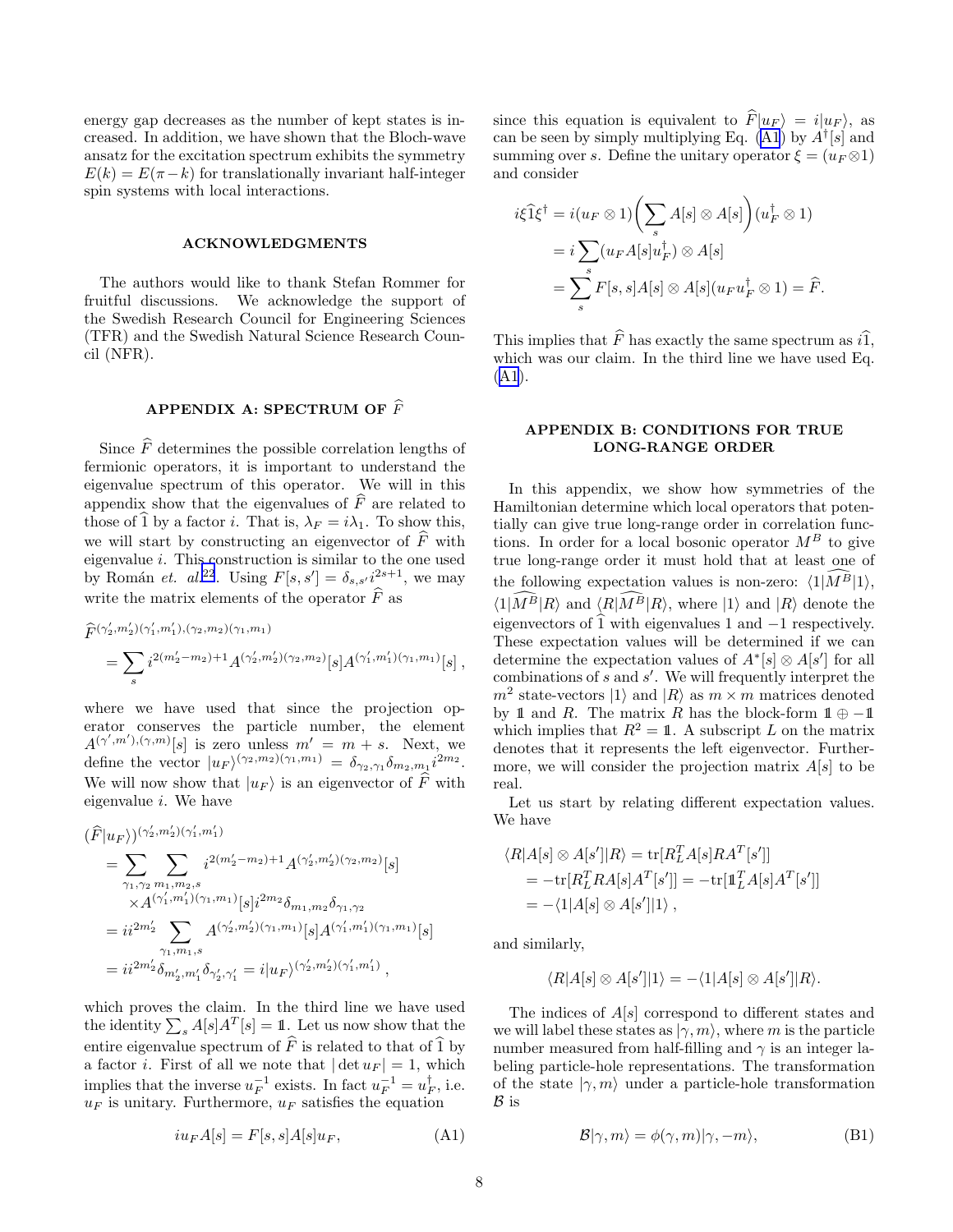where  $\phi(\gamma, m) = \pm 1$ . That is, the state  $|\gamma, m\rangle$  transforms within the  $\gamma$  representation of the particle-hole symmetry group. Note also that  $\mathcal{B}^2 = 1$ , which implies that  $\phi$  is independent of m, since  $\mathcal{B}^2|\gamma,m\rangle =$  $\phi(\gamma,m)\phi(\gamma,-m)|\gamma,m\rangle.$ 

We are now going to show that  $\mathbb{1}_{L}^{(\gamma',m'),(\gamma,m)}$  $\sum_{L}^{(\gamma_1,m_2),( \gamma_2,m_2) }$  is zero unless  $m' = m$ . To see this we write the equation  $\langle 1 | = \langle 1 | 1 \rangle$ as

$$
\mathbb{1}_L^{(\gamma_1,m_1),(\gamma_2,m_2)} = \sum_s \sum_{\substack{s \ \gamma_3,\gamma_4,m_3,m_4 \\ \times A^{(\gamma_3,m_3),(\gamma_1,m_1)}[s]A^{(\gamma_4,m_4),(\gamma_2,m_2)}[s] }.
$$

Using the fact that A conserves the particle num-ber (see Appendix [A\)](#page-7-0), we conclude that  $m_1 - m_2 =$  $m_3 - m_4$ . Since the difference between the m-values of  $\mathbb{1}_{L}^{(\gamma_1,m_1),(\gamma_2,m_2)}$  $L^{(\gamma_1,m_1),(\gamma_2,m_2)}$  is conserved under the action of 1, we can write  $1\!\!1_L = 1\!\!1_L^{0} + 1\!\!1_L^{rest}$  where  $1\!\!1_L^{0}$  only has non-zero matrix elements between states of equal particle number and  $1<sup>rest</sup><sub>L</sub>$  is the remainder, mixing particle numbers. This decomposition will not be mixed under the action of 1 and hence both matrices must be eigenstates of  $\hat{1}$  with eigenvalue 1. This eigenvalue is, however, nondegenerate, which means that either of  $\mathbb{1}_{L}^{0}$  and  $\mathbb{1}_{L}^{rest}$  is zero. Since  $\text{tr} \mathbb{1}_L = \langle 1 | 1 \rangle = 1$ ,  $\mathbb{1}_L$  must contain  $\mathbb{1}_L^0$  and hence  $\mathbb{1}_{L}^{rest} = 0$ . This means that  $\mathbb{1}_{L}$  only connects states containing an equal number of particles.

Furthermore, since  $R_L = \mathbb{1}_L R$  and R also conserves the number of particles (it is diagonal), we conclude that  $R_L$  conserves the number of particles.

Let us now consider the following expectation value:

$$
\langle 1|A[s] \otimes A[s']|1 \rangle = \text{tr}[\mathbb{1}_L^T A[s] A^T[s']]
$$
  
= 
$$
\sum_{\{\gamma_i, m_i\}} (\mathbb{1}_L^T)^{(\gamma_1, m_1), (\gamma_2, m_2)}
$$
  
 
$$
\times A^{(\gamma_2, m_2), (\gamma_3, m_3)}[s] A^{(\gamma_1, m_1), (\gamma_3, m_3)}[s'] .
$$

Using particle number conservation of A and  $\mathbb{1}_L$  we conclude that the expectation value is zero unless  $s = s'$ , i.e.

$$
\langle 1|A[s] \otimes A[s']|1 \rangle \sim \delta_{s,s'}.\tag{B2}
$$

Similarly, using  $R_L$  instead of  $1\mathbb{1}_L$ , one finds

$$
\langle 1|A[s] \otimes A[s']|R\rangle \sim \delta_{s,s'}.\tag{B3}
$$

To summarize, Eqs. (B2) and (B3) follow from the particle-number conserving property of the Hamiltonian together with the uniqueness of the eigenvalue 1 of  $\hat{1}$ . In the next paragraph, we will investigate the expectation values when  $s = s'$ . Note that the Pauli matrix  $\sigma_3$ and 11 form a complete basis for all diagonal operators  $M^B$ , which according to the above results are the only operators that can give true long-range order.

Recall the defining relation of the projection operator:

$$
|\gamma', m'\rangle = \sum_{(\gamma,m), s_j} A^{(\gamma',m'),(\gamma,m)}[s_j] |\gamma, m\rangle \otimes |s_j\rangle. \quad (B4)
$$

Applying the particle-hole transformation to the defining relation Eq.  $(B4)$ , we find that A has the following symmetry:

$$
A^{(\gamma',m'),(\gamma,m)}[s_j] = \phi(\gamma')\phi(\gamma)(-1)^j A^{(\gamma',-m'),(\gamma,-m)}[-s_j].
$$
\n(B5)

Let us write down the operator form of  $A[s]$ 

$$
A[s_j] = \sum_{(\gamma',m'),(\gamma,m)} A^{(\gamma',m'),(\gamma,m)}[s_j] | \gamma', m' \rangle \langle \gamma, m |.
$$

Applying a particle-hole transformation to  $A[s]$ , making use of the symmetry Eq. (B5), one finds that

$$
\mathcal{B}A[s_j]\mathcal{B} = (-1)^j A[-s_j].\tag{B6}
$$

Using the definition of  $\widehat{1}$  we find the transformation property of  $\hat{1}$  under particle-hole transformations:

$$
(\mathcal{B}\otimes\mathcal{B})\sum_{s}A[s]\otimes A[s](\mathcal{B}\otimes\mathcal{B})=\sum_{s}A[-s]\otimes A[-s].
$$

That is,  $\hat{1}$  is invariant under particle-hole transformations. Let us also consider the transformation of  $\widehat{\sigma_3}$ , where  $\sigma_3$  is a Pauli matrix. Using exactly the same technique, we find that  $(\mathcal{B} \otimes \mathcal{B})\widehat{\sigma_3}(\mathcal{B} \otimes \mathcal{B}) = -\widehat{\sigma_3}$ .

 $\langle 1|$  and  $\langle 1|$ ( $\mathcal{B} \otimes \mathcal{B}$ ) must both have eigenvalue 1 of 1, since  $\hat{1}$  is invariant under particle-hole transformations. Using the non-degeneracy of this eigenvalue, we conclude that  $\langle 1|(\mathcal{B}\otimes \mathcal{B})=e^{-i\theta}\langle 1|$  and similarly  $(\mathcal{B}\otimes \mathcal{B})|1\rangle = e^{i\theta}|1\rangle$ .

Let us now compute the expectation value of  $\widehat{\sigma_3}$ ,

$$
\langle 1|\widehat{\sigma_3}|1\rangle = \langle 1|(\mathcal{B}\otimes\mathcal{B})^2\widehat{\sigma_3}(\mathcal{B}\otimes\mathcal{B})^2|1\rangle = -\langle 1|\widehat{\sigma_3}|1\rangle,
$$

and thus  $\langle 1|\hat{\sigma}_3|1\rangle = 0$ . Since  $\langle 1|\hat{1}|1\rangle = 1$  we arrive at

$$
\langle 1|A[s] \otimes A[s']|1 \rangle = -\langle R|A[s] \otimes A[s']|R \rangle = \frac{1}{2} \delta_{s,s'}.
$$
 (B7)

It only remains to consider expectation values of  $\hat{1}$  and  $\widehat{\sigma_3}$  between  $\langle 1|$  and  $|R\rangle$ . Trivially,  $\langle 1|\widehat{1}|R\rangle = 0$ , since  $\langle 1|$ and  $|R\rangle$  are eigenvectors of  $\hat{1}$  with different eigenvalues. Using the structure of  $|1\rangle$  and  $|R\rangle$ , let us show that they must transform with the same phase factor. Noting that  $\mathcal B$  must be block-diagonal, it follows that  $[\mathcal B, R] = 0$ . Assuming  $(\mathcal{B} \otimes \mathcal{B})|1\rangle = \mathcal{B}\mathcal{B}^T = e^{i\theta}|1\rangle$  we find

$$
(\mathcal{B}\otimes\mathcal{B})|R\rangle = \mathcal{B}R\mathcal{B}^T = R\mathcal{B}\mathcal{B}^T = Re^{i\theta}\mathbb{1} = e^{i\theta}|R\rangle.
$$

Using this property we find

$$
\langle 1|\widehat{\sigma_3}|R\rangle = -\langle 1|\widehat{\sigma_3}|R\rangle = 0
$$

and we conclude

$$
\langle 1|A[s]\otimes A[s']|R\rangle = -\langle R|A[s]\otimes A[s']|1\rangle = 0. \qquad (B8)
$$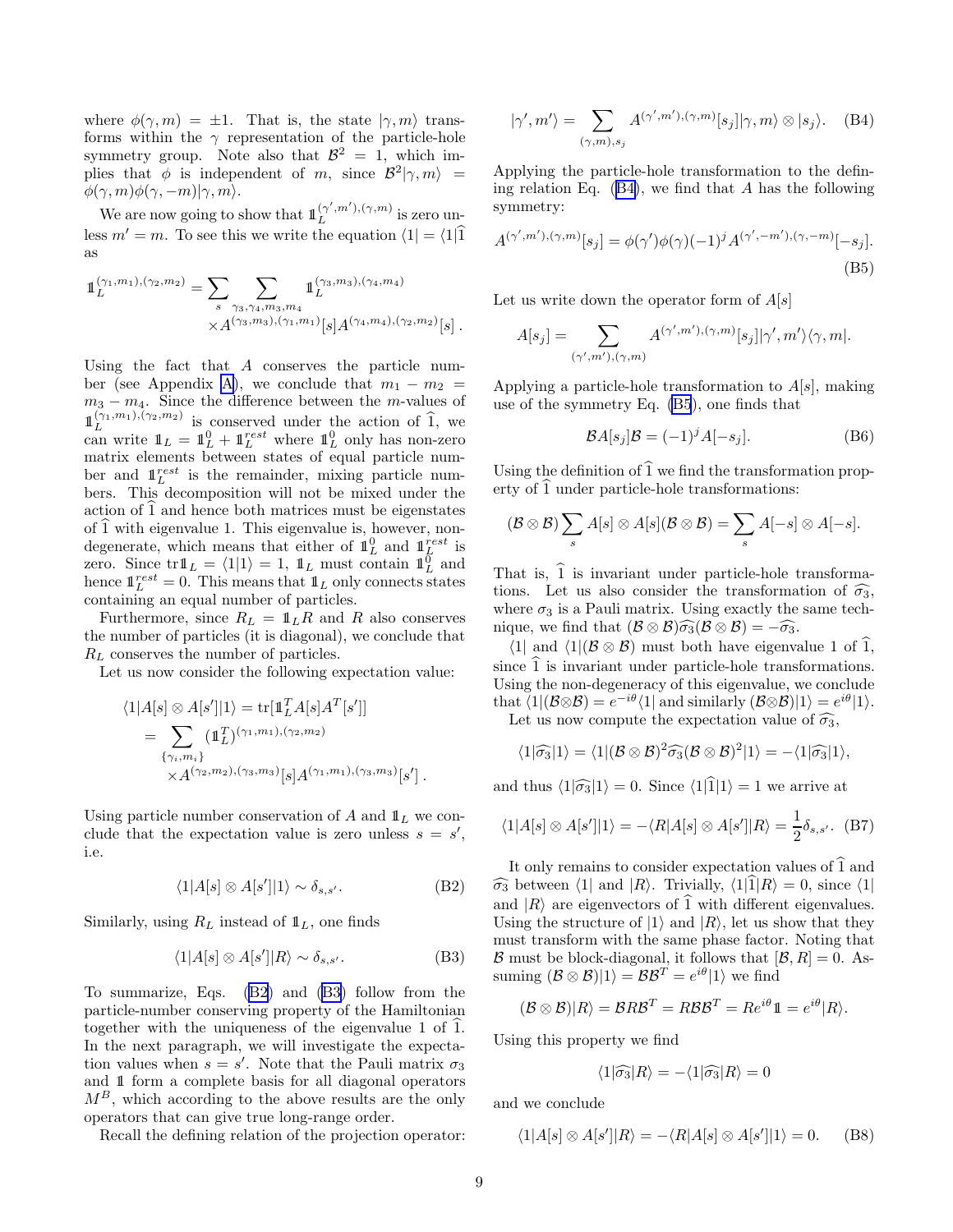<span id="page-9-0"></span>Using the derived expressions for the expectation values, a general bosonic operator  $\widehat{M}^{\widehat{B}}$  can couple to the eigenstates with corresponding eigenvalues  $\pm 1$  only if  ${\rm tr}M^B\neq 0$ . In particular, the density-density correlation function can not be truly long-ranged when the Hamiltonian has particle-hole symmetry and conserves the number of particles.

Let us also investigate correlation functions between fermionic operators,  $\tilde{M}^F$ , in order to be able to draw conclusions concerning the particle-hole correlation function. We will only show that off-diagonal fermionic operators can not give rise to truly long-ranged correlation functions. From Eq.([12\)](#page-2-0) we see that true long-range order is possible only if some expectation value of the form  $\langle 1|\widehat{S^+}|u_F\rangle$  is non-zero, that is  $\widehat{S^+}$  must connect eigenstates of  $\hat{1}$  and  $\hat{F}$  with the corresponding eigenvalues having absolute value 1. We will now show that this is impossible due to the particle-number conserving property of  $A[s]$ . Note that all the important eigenvectors are proportional to  $\delta_{m,m'}$ . Hence, an expectation value of the above form will be

$$
\langle 1|\widehat{S^+}|u_F\rangle \sim \sum_{m,m'} \delta_{m,m'}\delta_{m,1/2+m''}\delta_{m',-1/2+m'''}\delta_{m'',m'''}\,
$$

where the second and third delta-functions come from the particle-number conserving property of  $A[s]$ . Thus we can not have true long-range order in the particlehole correlation function.

Note that we have not proved that the correlation function between two traceless fermionic operators (like  $\sigma_3$ ) can not be long ranged. On the contrary, this is the structure of the string order correlation function in the spin-1 chain, which is long-ranged.

# APPENDIX C: PROOF OF THE BLOCH-STATE **SYMMETRY**

In this appendix, we prove that the energy spectrum obtained from the Bloch-state ansatz exhibits the symmetry  $E(k) = E(\pi - k)$ . Since the symmetry  $E(k) =$  $E(-k)$  follows from parity being a good quantum number, we only need to show that  $E(k) = E(k + \pi)$ . The strategy used in the proof is to construct a Bloch-state of momentum  $k + \pi$  from a state of momentum k and to show that expectation values of these two states are equal in the thermodynamic limit.

Let us first recall some properties of the eigenvector  $R$ of  $\hat{1}$ . We will use the convention that  $|R\rangle$  is an  $m^2$  vector and R is an  $m \times m$  matrix and similarly we will write the eigenvector of  $\hat{1}$  corresponding to the eigenvalue 1 as  $|1\rangle$ or 1. Using the block-diagonal structure of  $R$  it follows that  $\{(1 \otimes R), \widehat{M}\} = 0$  and that  $[(R \otimes R), \widehat{M}] = 0$  for all local operators M.

We also need the property  $(R \otimes R)$   $\lim_{n\to\infty} \hat{1}^n$  =  $\lim_{n\to\infty} \hat{1}^n$ . To show this we recall that all but two eigenvalues of  $\hat{1}$  have absolute value less than one. The corresponding eigenvectors will be annihilated by  $\lim_{n\to\infty} \hat{1}^n$ . Hence we may write

$$
\lim_{n \to \infty} \hat{1}^n = |1\rangle\langle 1| + (-1)^n |R\rangle\langle R|.
$$

 $\sum_i \psi_i |i\rangle$  we obtain If we let this operator act on a general state  $|\psi\rangle$  =

$$
\lim_{n \to \infty} \hat{1}^n |\psi\rangle = \psi_1 |1\rangle + (-1)^n \psi_R |R\rangle.
$$

Now, if we act on the resulting vector with  $(R \otimes R)$ , we obtain (now we use the matrix form of the vectors)

$$
(R \otimes R) \lim_{n \to \infty} \hat{1}^n |\psi\rangle = (R \otimes R)[\psi_1 | 1\rangle + (-1)^n \psi_R | R\rangle]
$$
  
=  $\psi_1 R 1 R^T + (-1)^n \psi_R R R R^T$   
=  $\psi_1 1 + (-1)^n \psi_R R = \lim_{n \to \infty} \hat{1}^n |\psi\rangle.$ 

Thus we have shown that  $(R \otimes R)$   $\lim_{n \to \infty} \hat{1}^n$  and  $\lim_{n\to\infty} \hat{1}^n$  act equally on a general state and hence the operators must be identical.

We are now ready to show that for all local operators M, it holds that

LHS = 
$$
(RQ', k|M|RQ, k)
$$
  
=  $(Q', k + \pi|M|Q, k + \pi) =$ RHS, (C1)

where the Bloch-states are defined in Eq. [\(9](#page-2-0)). If we apply this result to the Hamiltonian operator and the normalization, we obtain the result that the states  $|RQ, k\rangle$  and  $|Q, k + \pi\rangle$  have equal energy. That is, we have a mapping from a state of momentum  $k$  to a state of momentum  $k+\pi$  with equal energy, which proves the symmetry  $E(k) = E(k + \pi).$ 

In order to prove Eq.  $(C1)$ , we begin by writing the Bloch-state  $|RQ, k\rangle$  as

$$
|RQ,k) = \sum_{\substack{j,\{s_j\} \\ \times \,|s_N|\cdots s_1\rangle}} e^{ij(k+\pi)} \text{tr}\big[RA[s_N]\cdots A[s_{j+1}]Q\cdots A[s_1]\big]
$$

where we have used  $\{R, A[s]\} = 0$  to move the R to the left side of the trace. Thus we may write<sup>[14](#page-10-0)</sup> the left-hand side of Eq. (C1) as

LHS = 
$$
\sum_{j,j'} e^{ij(k+\pi)} e^{-ij'(k+\pi)} \times \text{tr}[(R \otimes R)\hat{1}^{N-j} \times (1 \otimes Q)\hat{1}^{j-l}\hat{M}\hat{1}^{l-j'-1}(Q'^* \otimes 1)\hat{1}^{j'}],
$$

where we have assumed that  $M$  acts on the site  $l$ . Now, when we go to the thermodynamic limit  $N \to \infty$ , we will always have a factor  $\hat{1}^{\infty}$  somewhere in the trace. If we could move  $(R \otimes R)$  through the trace until it reaches the  $\widehat{1}^{\infty}$  factor, the  $(R \otimes R)$  would be annihilated and we would be left with an expression that is